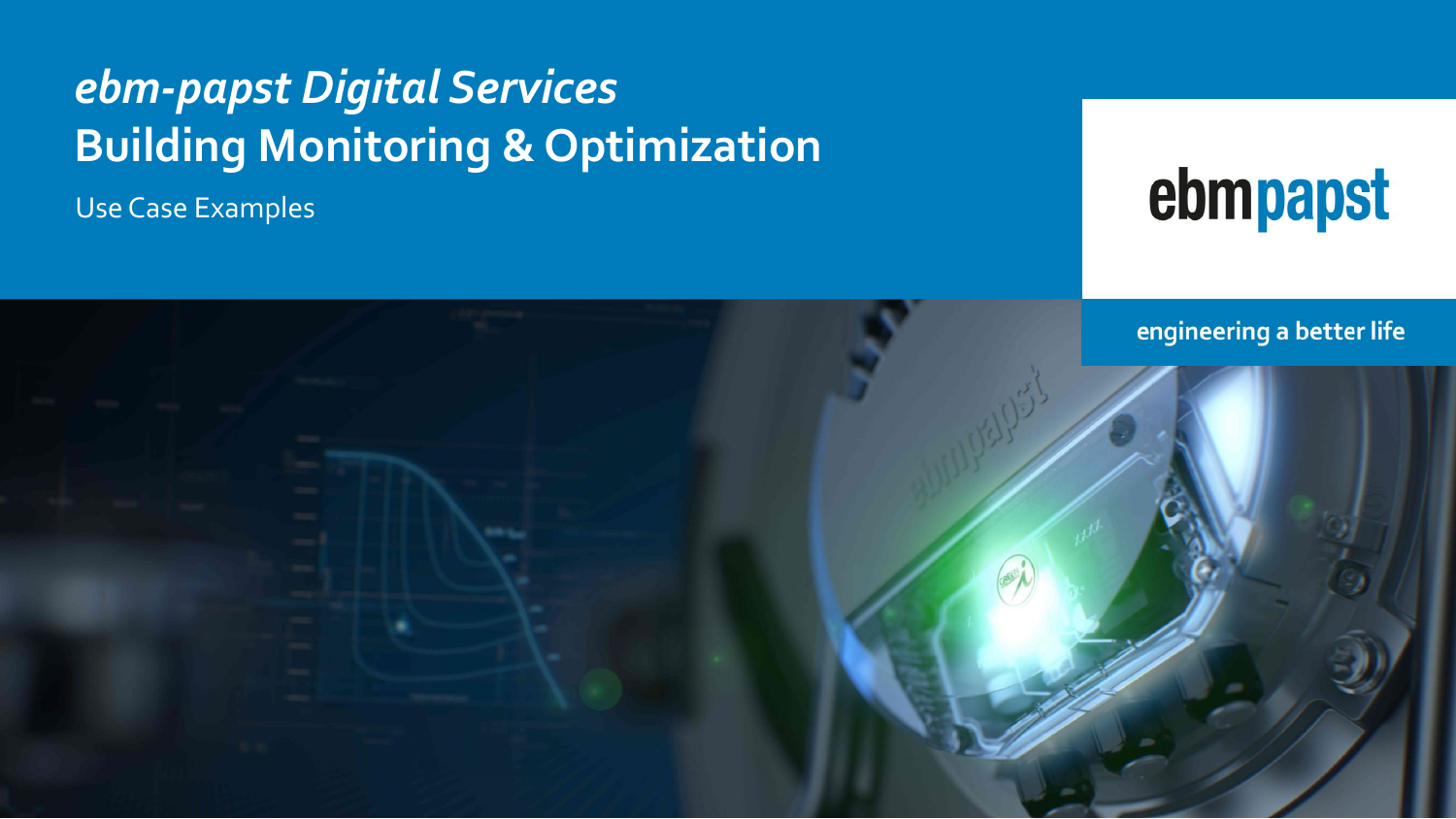# **Advanced AHU Controller Monitoring**

# ebmpapst

engineering a better life

AHUs heat, cool, clean, filter, move and provide fresh air, controlled by simple information like temperature or time of day. But how efficient is the air distribution? Is the temperature accurate in every room? Is there enough fresh air being supplied?

#### **Pains**

Inefficient heating/cooling behavior

Costly and often unnecessary maintenance

Equipment needs to be disassembled for analysis

No alerts

Unknown efficiency

Missing information from AHU components

### **Solution**

Asset management platform

Connectivity options:

- Modbus gateway to:
	- WiFi
	- LTE
	- Ethernet

IAQ / occupancy sensor data Vibration sensors

#### Energy metering



### **Features**

Remote access to all components connected to the controller

Efficiency calculator

Use indoor & outdoor IAQ data to optimize AHU performance

Automated notifications

Filter status monitoring

Constant airflow rate

Pass through commands from BMS to controller

*Access to computation cloud\**

*Adaptive adjustments of set points\**

**Benefits**

Demand-driven maintenance Real time information and control

Know and show efficiency

Healthy indoor environment

Raise productivity of employees with good IAQ

Increase life span of AHU components

Real time interaction between building equipment

Non-intrusive implementation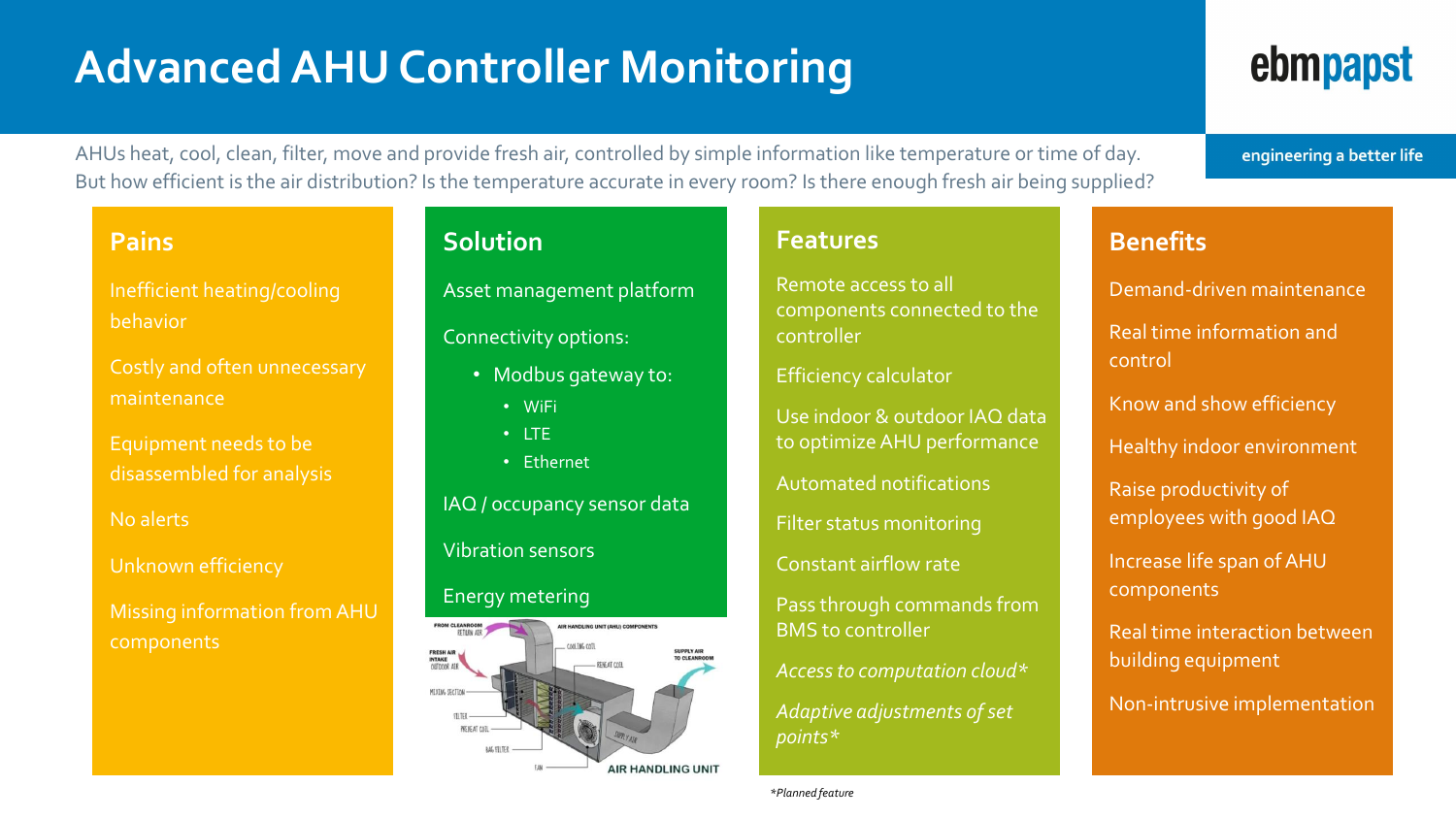# **AHU / FCU Digital Upgrade**

Most air handling and fan coil units work with less intelligence than a conventional radiator controlled by a simple temperature sensor. We make them predictive, demand driven, and maximally efficient

#### **Pains**

Inefficient AHU operation

Costly and unnecessary maintenance

Need to disassemble external hardware to do analysis of internal components

No alerts

#### Unknown efficiency

Manual transmission of information and orders from BMS

## Intelligate Air (WiFi v Ethernet) Intelligate LTE Customized, customer-oriented dashboard

**Solution**

Computational cloud for advanced analytics



#### **Features**

Display location of assets

Use of outdoor + IAQ data to optimize operation

Remote configuration and monitoring of all connected components

Automated system notifications

Filter status monitoring

Constant air flow rate

*Adaptive control of set points using sensor data\**

*Control of installed actuators\* Control of water / glycol valves\**

# ebmpapst

engineering a better life

### **Benefits**

Improve maintenance response time

Increase device efficiency by event-based input/control

Get real time information / alerts

Early anomaly detection

Improve system lifespan

Know real time efficiency